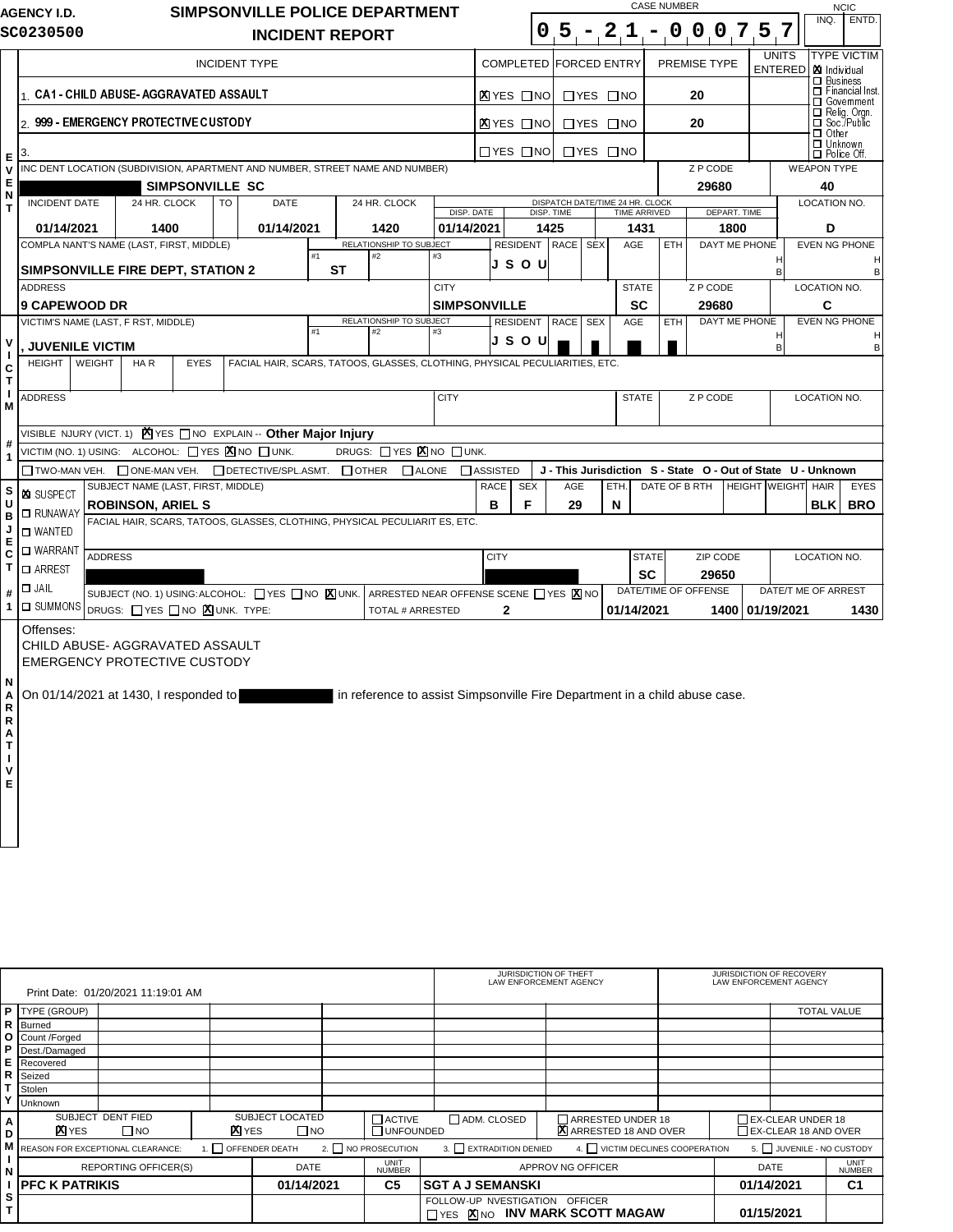| <b>AGENCY I.D.</b>                                                                                                                                                                                                                                                                                                  | SIMPSONVILLE POLICE DEPARTMENT                                                                                                                                                                                                                                                                                                     |                                                                                                                               | <b>CASE NUMBER</b>                                                                                                                                                                                                                                                                                                | <b>NCIC</b>                                                                       |
|---------------------------------------------------------------------------------------------------------------------------------------------------------------------------------------------------------------------------------------------------------------------------------------------------------------------|------------------------------------------------------------------------------------------------------------------------------------------------------------------------------------------------------------------------------------------------------------------------------------------------------------------------------------|-------------------------------------------------------------------------------------------------------------------------------|-------------------------------------------------------------------------------------------------------------------------------------------------------------------------------------------------------------------------------------------------------------------------------------------------------------------|-----------------------------------------------------------------------------------|
| SC0230500                                                                                                                                                                                                                                                                                                           | SUPPLEMENTAL INCIDENT REPORT                                                                                                                                                                                                                                                                                                       |                                                                                                                               | $21 - 000757$<br>$0.5 -$                                                                                                                                                                                                                                                                                          | ENTD.<br>INQ.                                                                     |
| ORIG NAL<br>$\Box$<br><b>REPORT</b>                                                                                                                                                                                                                                                                                 | SUPPLEMENTAL<br>$\Box$<br><b>REPORT</b>                                                                                                                                                                                                                                                                                            | ADDITIONAL<br>$\Box$<br><b>VICTIMS</b>                                                                                        | ADDITIONAL<br>$\Box$<br>STOLEN PROPERTY                                                                                                                                                                                                                                                                           | $\mathbf{1}$                                                                      |
| <b>MODIFIES</b><br>$\Box$<br>ORIG NAL                                                                                                                                                                                                                                                                               | <b>CASE STATUS</b><br>$\Box$<br>CHANGE                                                                                                                                                                                                                                                                                             | <b>ADDITIONAL</b><br>점<br><b>OFFENDERS</b>                                                                                    | ADDITIONAL<br>$\Box$<br><b>RECOVERED PROPERTY</b>                                                                                                                                                                                                                                                                 | PAGE                                                                              |
| $\mathsf{v}$<br><b>O</b> COMPLAINANT<br>$\mathbf{I}$<br>I□ victim # _<br>$\frac{\mathsf{c}}{\mathsf{r}}$<br><b>E</b> SUBJECT # 02<br>s<br><b>O</b> RUNAWAY<br>U<br>в<br>$\square$ WANTED<br>J<br>$\Box$ WARRANT<br>о<br>$\Box$ ARREST<br>$\mathsf{v}$<br>$\Box$ Jail<br>E<br>R<br>$\square$ SUMMONS<br>F<br>О<br>L. | NAME (LAST, F RST, M DDLE)<br><b>ROBINSON, JERRY AUSTIN</b><br><b>WEIGHT</b><br><b>HEIGHT</b><br>HA R<br><b>EYES</b><br>$5 - 11$<br>280<br><b>ADDRESS</b><br>VISIBLE INJURY: ON OTYES<br>$\Box$ VICTIM NO.<br>EXPLAIN:<br><b>EX</b> SUBJECT NO. 02<br>USING ALCOHOL: ON OUYES<br>$\Box$ NO $\Box$ YES TYPE:<br><b>USING DRUGS:</b> | RELATIONSHIP TO SUBJECT<br>#1<br>$\#2$<br><b>CITY</b><br><b>STATE</b><br>VICTIMUSING ALCOHOL: NO TYES UNK.<br>DRUGS: NO TYPE: | <b>RESIDENT</b><br>RACE<br><b>SEX</b><br>AGE<br>#3<br>JSOU<br>B<br>М<br>34<br>FACIAL HAIR, SCARS, TATOOS, GLASSES, CLOTHING, PHYSICAL PECULIARITIES, ETC.<br>Z P CODE<br>LOCATION NO.<br>DAY PHONE<br>TWO-MAN VEH. O DETECTIVE/SPL.ASMT. ALONE<br>$\Box$ UNK $\Box$ ONE-MAN VEH. $\Box$ OTHER<br><b>X</b> UNKNOWN | D.O.B.<br>ETH<br>N<br><b>EVENING PHONE</b><br>H<br>н<br>В<br>В<br>$\Box$ ASSISTED |
|                                                                                                                                                                                                                                                                                                                     |                                                                                                                                                                                                                                                                                                                                    |                                                                                                                               |                                                                                                                                                                                                                                                                                                                   |                                                                                   |

| SUBJECT DENT FIED<br><b>X</b> YES<br>ONT | SUBJECT LOCATED<br><b>XI</b> YES<br>$\square$ NO |                       | ADM. CLOSED<br><b>TACTIVE</b><br>UNFOUNDED |                                | TARRESTED UNDER 18<br>X ARRESTED 18 AND OVER | EX-CLEAR UNDER 18<br>$\Box$ EX-CLEAR 18 AND OVER |                       |
|------------------------------------------|--------------------------------------------------|-----------------------|--------------------------------------------|--------------------------------|----------------------------------------------|--------------------------------------------------|-----------------------|
| REASON FOR EXCEPTIONAL CLEARANCE:        |                                                  | $\Box$ OFFENDER DEATH | 2. NO PROSECUTION                          | 3. EXTRADITION DENIED          | 4. VICTIM DECLINES COOPERATION               | 5. JUVENILE - NO CUSTODY                         |                       |
| REPORTING OFFICER(S)                     |                                                  | <b>DATE</b>           | <b>UNIT</b><br><b>NUMBER</b>               |                                | APPROVING OFFICER                            | <b>DATE</b>                                      | UNIT<br><b>NUMBER</b> |
| <b>PFC K PATRIKIS</b>                    |                                                  | 01/14/2021            | C5                                         | <b>ISGT A J SEMANSKI</b>       |                                              | 01/14/2021                                       | C <sub>1</sub>        |
|                                          |                                                  |                       |                                            | FOLLOW-UP NVESTIGATION OFFICER | THES XINO INV MARK SCOTT MAGAW               | 01/15/2021                                       |                       |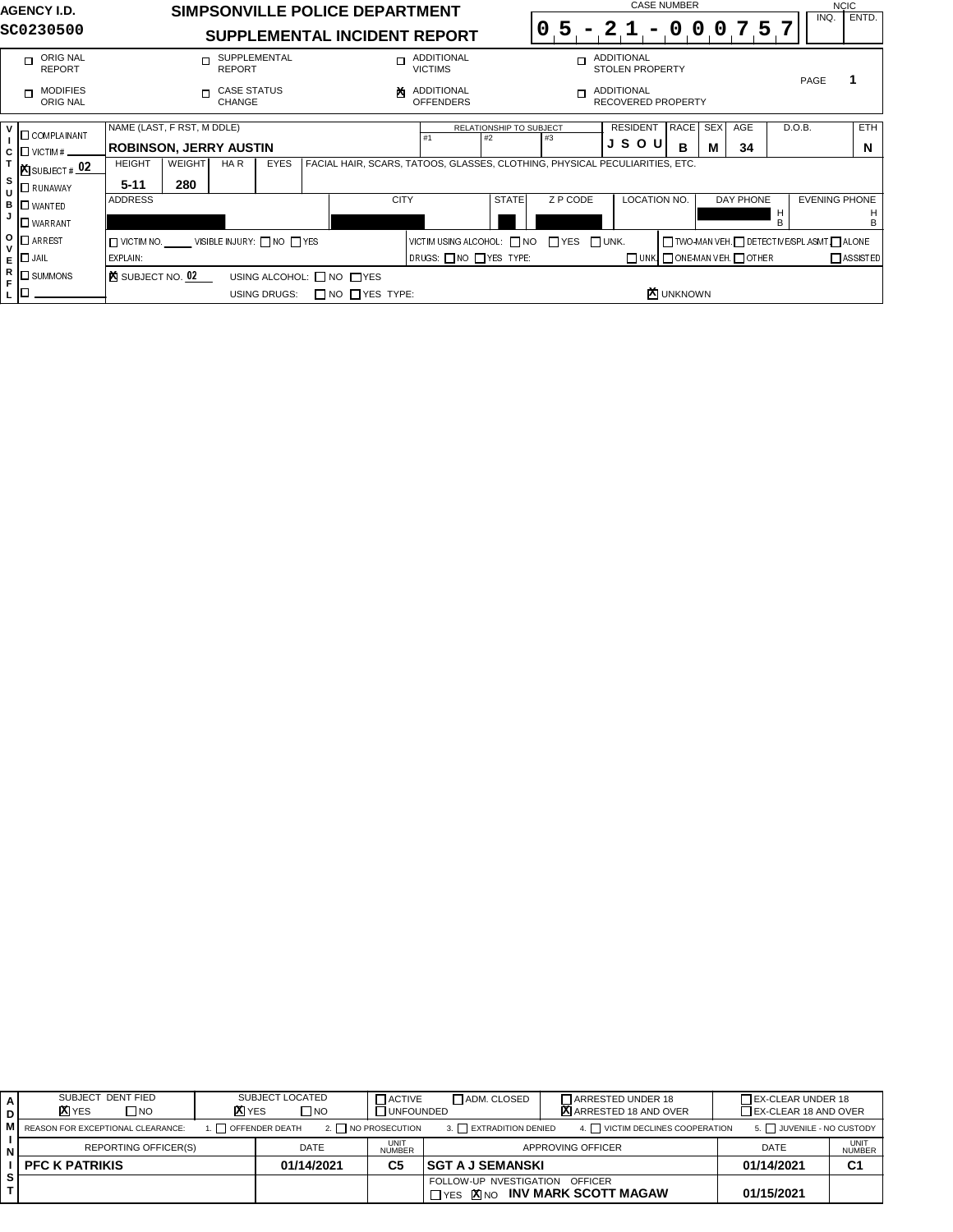## INCIDENT PEPOPT SHPPI EMENTAL

 $D = \pi e^{\frac{1}{2}}$  $\overline{a}$ 

|                                                           | INCIDENT KEFOKT SUFFLEMENTAL                                                                                                                                                                                                                                                                                                                                     |                 | Page #:<br>$\mathbf{I}$                  |
|-----------------------------------------------------------|------------------------------------------------------------------------------------------------------------------------------------------------------------------------------------------------------------------------------------------------------------------------------------------------------------------------------------------------------------------|-----------------|------------------------------------------|
|                                                           | Case Number: 05-21-000757                                                                                                                                                                                                                                                                                                                                        |                 |                                          |
| Officer:00380 PATRIKIS, K                                 | Date Entered/Changed: 01/14/2021                                                                                                                                                                                                                                                                                                                                 | Reviewer: 00350 | Review Date: 01/14/2021                  |
|                                                           | DETAILED STATEMENT OF INVESTIGATION: On 01/14/2021 at 1430, I responded to<br>Simpsonville Fire Department (SFD) in a child abuse case. My body worn camera was activated upon arrival. Upon<br>arrival, I was met by SFD Battalion Chief Norwood outside the residence. He informed me that the victim                                                          |                 | in reference to assist                   |
|                                                           |                                                                                                                                                                                                                                                                                                                                                                  |                 |                                          |
| EMS informed me that they had<br>Hospital).               |                                                                                                                                                                                                                                                                                                                                                                  |                 | was going to PRISMA (Greenville Memorial |
| arrival. The fire department provided written statements. | SFD Engine 66 and Rescue 66 of the Simpsonville Fire Department were on scene. The personnel on the trucks were<br>Clayton, Owens, Stone, Jennings, Givens, and Hurst. Greenville County EMS Medic 25 and QRV 205 were on scene. The fire<br>department was dispatched at 1416 and arrived on scene at 1419. EMS arrived approximately 5 to 7 minutes after FD's |                 |                                          |
|                                                           | I was met back inside the home with Inv Maqaw, Pfc Smith, Inv Guest, Cpt Manley, and Cpt Foreman.                                                                                                                                                                                                                                                                |                 |                                          |
|                                                           | I began to interview Ariel (mother). Ariel explained that yesterday, 01/13/2021,                                                                                                                                                                                                                                                                                 |                 |                                          |
|                                                           |                                                                                                                                                                                                                                                                                                                                                                  |                 |                                          |
|                                                           |                                                                                                                                                                                                                                                                                                                                                                  |                 |                                          |
|                                                           |                                                                                                                                                                                                                                                                                                                                                                  |                 |                                          |
|                                                           | she told Jerry to call 911. Ariel stated that dispatch told her to move to the floor and begin<br>CPR, which Ariel stated that she did. At that time, FD arrived on scene and took over compressions.                                                                                                                                                            |                 |                                          |
|                                                           |                                                                                                                                                                                                                                                                                                                                                                  |                 |                                          |
|                                                           |                                                                                                                                                                                                                                                                                                                                                                  |                 |                                          |
|                                                           |                                                                                                                                                                                                                                                                                                                                                                  |                 |                                          |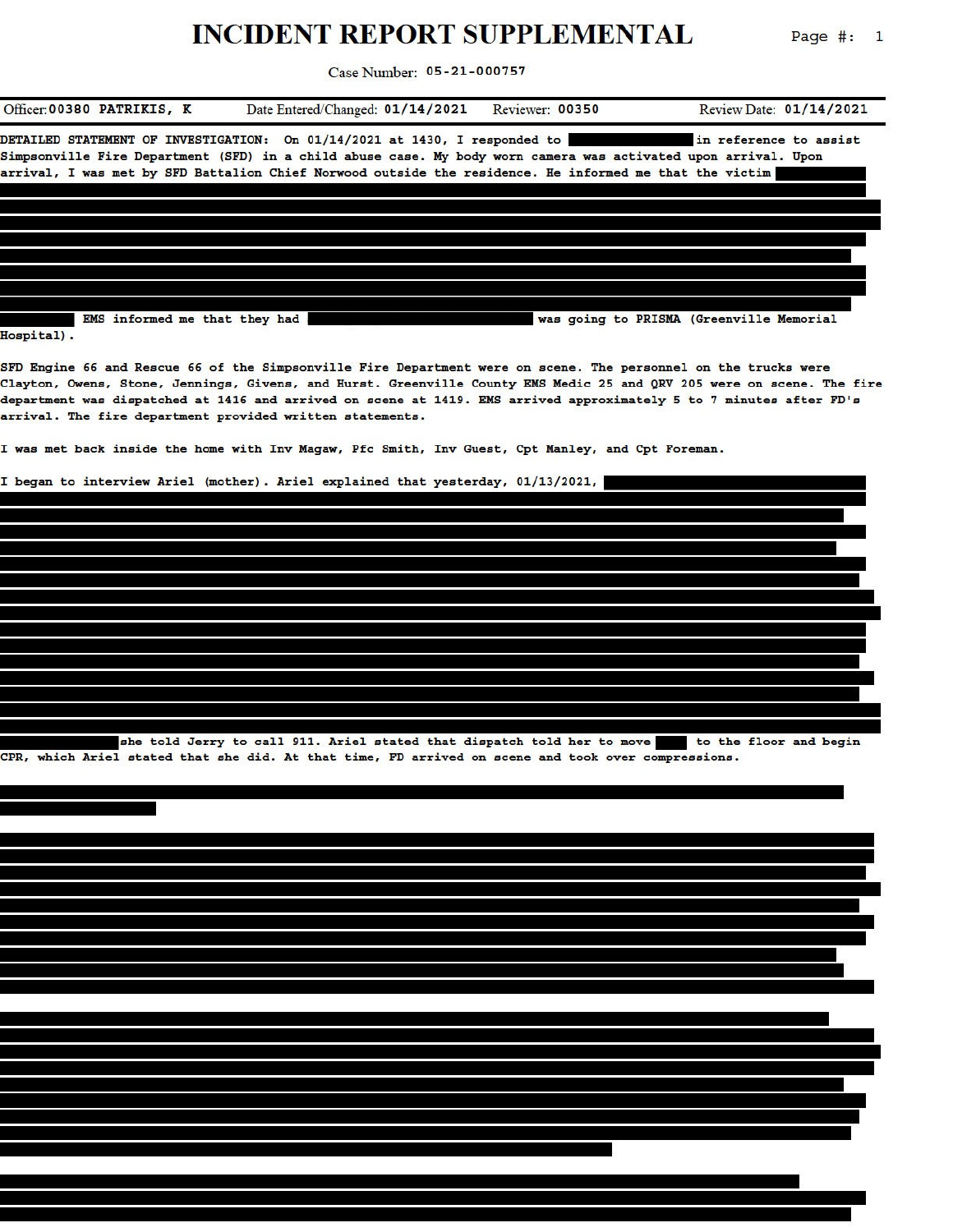## **INCIDENT REPORT SUPPLEMENTAL**

Page  $\#: 2$ 

Case Number: 05-21-000757



This concluded my part of the investigation. See other supplementals for further. Case active.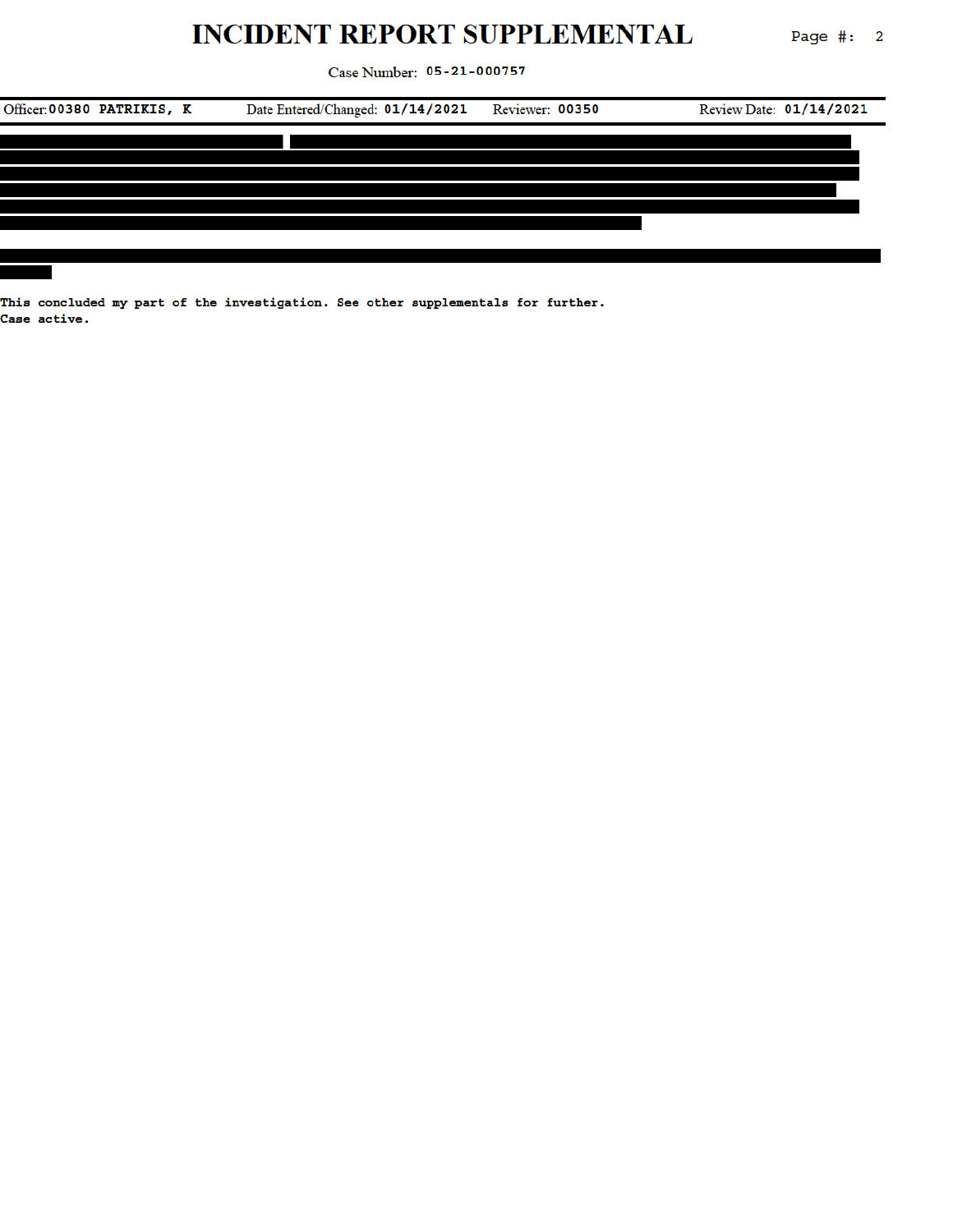## **INCIDENT REPORT SUPPLEMENTAL** Page #: 1

Case Number: **05-21-000757**